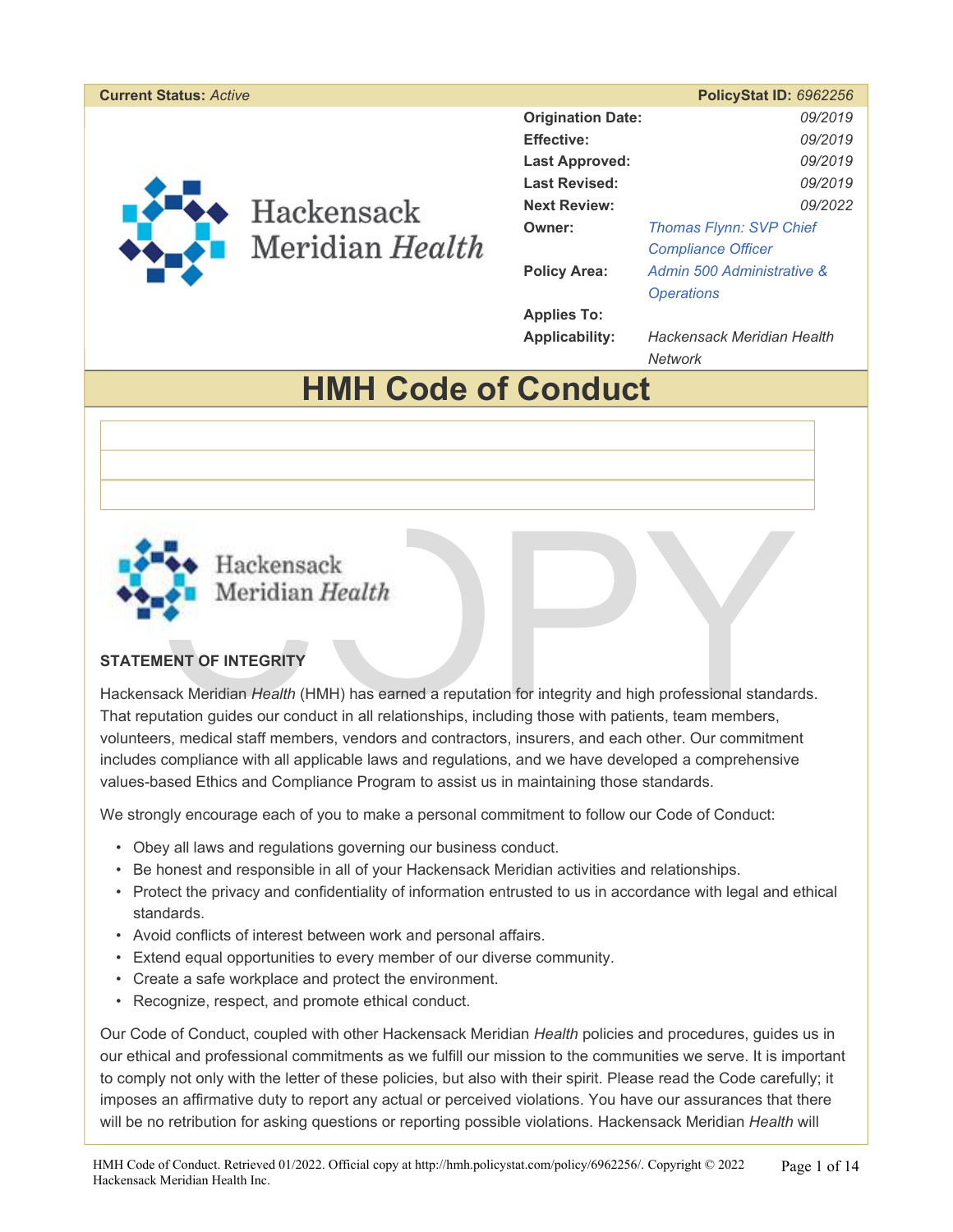address concerns about inappropriate conduct expeditiously, with care and respect.

Our ability to serve our communities and maintain the trust of those with whom we deal depends upon the actions of each one of us. We must act with integrity and promote and enhance our

**Mission:** Transform Health Care….and be recognized as the leader of positive change

**Vision:** Innovation is in our DNA, compelling us to create a world where: the highest quality care is humancentered, accessible and affordable; we deliver outcomes that matter most; and excellence is the standard.

**Beliefs:**We Will. Because I am… the 4 C's: Courageous, Creative, Collaborative and Compassionate

# **By endorsing our organizational ethics, we will ensure Hackensack Meridian's commitment to a Culture of innovation and transformation, being true to our Mission, Vision and Beliefs.**

Robert C. Garrett, FACHE CEO, Hackensack Meridian *Health* 

#### **CORPORATE COMPLIANCE PROGRAM**

#### **Purpose and Scope.**

**Hackensack Meridian** *Health's* Board of Trustees has established a Corporate Compliance Program ("Compliance Program") to underscore and enhance Hackensack Meridian's commitment to business ethics, legal, and regulatory compliance. The Compliance Program applies to all medical, business, and legal activities performed by trustees, officers, team members, medical staff members, residents, volunteers, vendors, and contractors.

nance Program") to underscore and ennance Hackensack Meridian's commitment to business and regulatory compliance. The Compliance Program applies to all medical, business, and legal<br>s performed by trustees, officers, team m The Code of Conduct (Code) is the foundation of Hackensack Meridian *Health's* Corporate Compliance Program and contains standards of conduct. The standards are supplemented by other policies and standards in effect at Hackensack Meridian *Health*, such as those found in **Hackensack Meridian's Policies and Procedures**, all of which are available at https://hmh.policystat.com/ . The Code of Conduct strongly supports and promotes **Hackensack Meridian** *Health's* **Mission, Vision, and Beliefs**.

#### **Responsibilities relating to the Code include:**

Each trustee, officer, team member, volunteer, contractor, medical staff member, student and residents (we, persons of Hackensack Meridian *Health)* are expected to read and adhere to the Code. All team members are also expected to be familiar with all the detailed policies, procedures, and rules that apply to their positions.

Hackensack Meridian *Health* team leaders are responsible for ensuring compliance with legal and regulatory requirements and Hackensack Meridian *Health*'s ethical standards by:

- discussing the Code with team members who report to them and educating them on its importance;
- answering team member questions on the Code and assisting them in understanding its provisions;
- responding appropriately to detect and report any violations and prevent recurrence;
- applying consistent and appropriate disciplinary measures if warranted; and
- being proactive and not condoning or ignoring misconduct that comes to their attention.

#### **COMPLIANCE: It is Not Just the Law; It is the Right Thing to Do.**

Everyone has an obligation to report any suspected violations of the Code of Conduct. The Code provides a confidential means for reporting suspected violations without fear of reprisal or retaliation.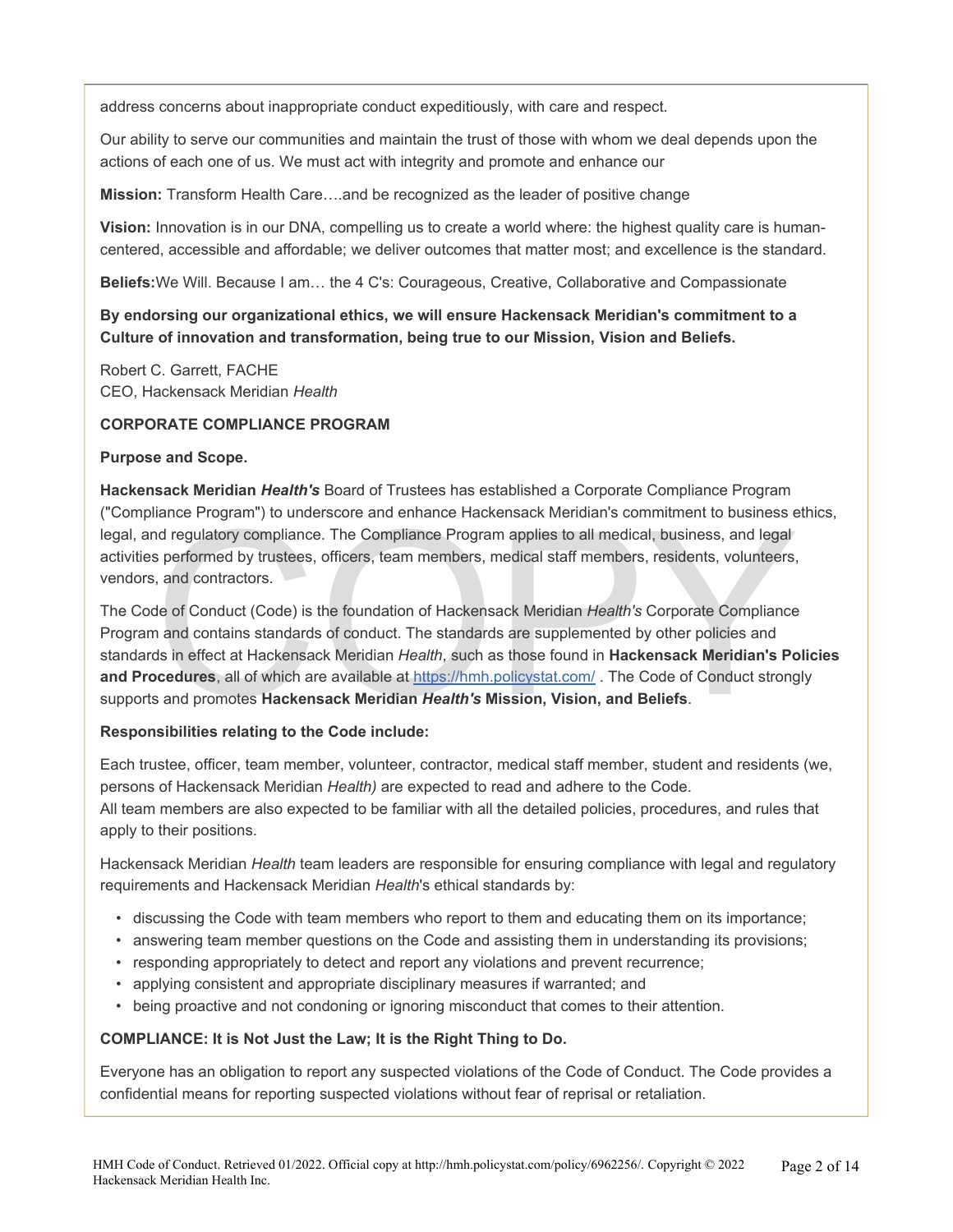**Ignorance, good intentions, or bad advice are not acceptable excuses for non-compliance.** Failure to comply with this Code of Conduct can include: (1) violating the standards in the Code, (2) failing to remedy a violation, (3) failing to act in a timely and reasonable manner once an issue is known, or (4) failing to report a suspected violation in a timely manner. Failure to comply with the Code of Conduct will result in disciplinary actions for non-compliance, up to and including termination.

# **Raising Questions and Reporting Suspected Violations.**

If you have any questions about legal or ethical issues that arise in the everyday performance of your job, or if you become aware of an activity that may violate the Code, you have several options. We encourage the resolution of issues at a local level whenever possible. It is an expected good practice to raise concerns first with your team leaders or the Human Resources Site Leaders, if appropriate. If you are not comfortable doing this or if you are unsatisfied with the response or have additional concerns, you should raise the issue through these other channels:

- 1. **Your Direct Team Leader**
- 2. **Your Department Leader**
- 3. **On-site or Designated Human Resources Business Partner / Leader**
- 4. **On-site or Designated Risk Management Representative**
- 5. **Corporate Compliance Department**
- 6. **Corporate Compliance Officer**
- 7. **Corporate ComplyLine**
- 8. **Office of Legal Services**

You may use any combination of the resources outlined above and there is no obligation to follow a chain of command if you believe someone has violated the law.

rporate Compliance Department<br>
rporate Compliance Officer<br>
Frorate ComplyLine<br>
Fice of Legal Services<br>
y use any combination of the resources outlined above and there is no obligation to follow a cha<br>
is figures to the som **Open discussion of ethical and legal issues without fear of retribution is the cornerstone of Hackensack Meridian's Compliance Program. Hackensack Meridian will not tolerate retaliation against any team member who, in good faith, reports an ethical or legal concern. Anyone who engages in retaliatory actions shall be subject to disciplinary action, up to and including termination.** 

# **COMPLYLINE – the Compliance Line.**

Hackensack Meridian has established a ComplyLine at 877.888.8030, for individuals who are uncomfortable raising a question or reporting a suspected violation of the Code or Compliance Program with their direct or departmental team leader or other leaders, and who would rather contact the Corporate Compliance department in a confidential manner. The ComplyLine also serves as a reporting tool for any individual who feels their privacy rights under HIPAA may have been violated.

Anonymous reporting to the ComplyLine is available, although not as effective, since the identity of the caller may assist in the investigation of the issue. The ComplyLine is not intended to replace the normal reporting process, but is another resource available when a person is not comfortable addressing an issue or suspected violation through the established procedures.

The ComplyLine is available 24 hours a day, 365 days a year. The Chief Compliance Officer and/or designee monitors the ComplyLine and coordinates as appropriate with the Privacy Officer to conduct any investigations prompted by calls.

#### **STANDARDS OF CONDUCT**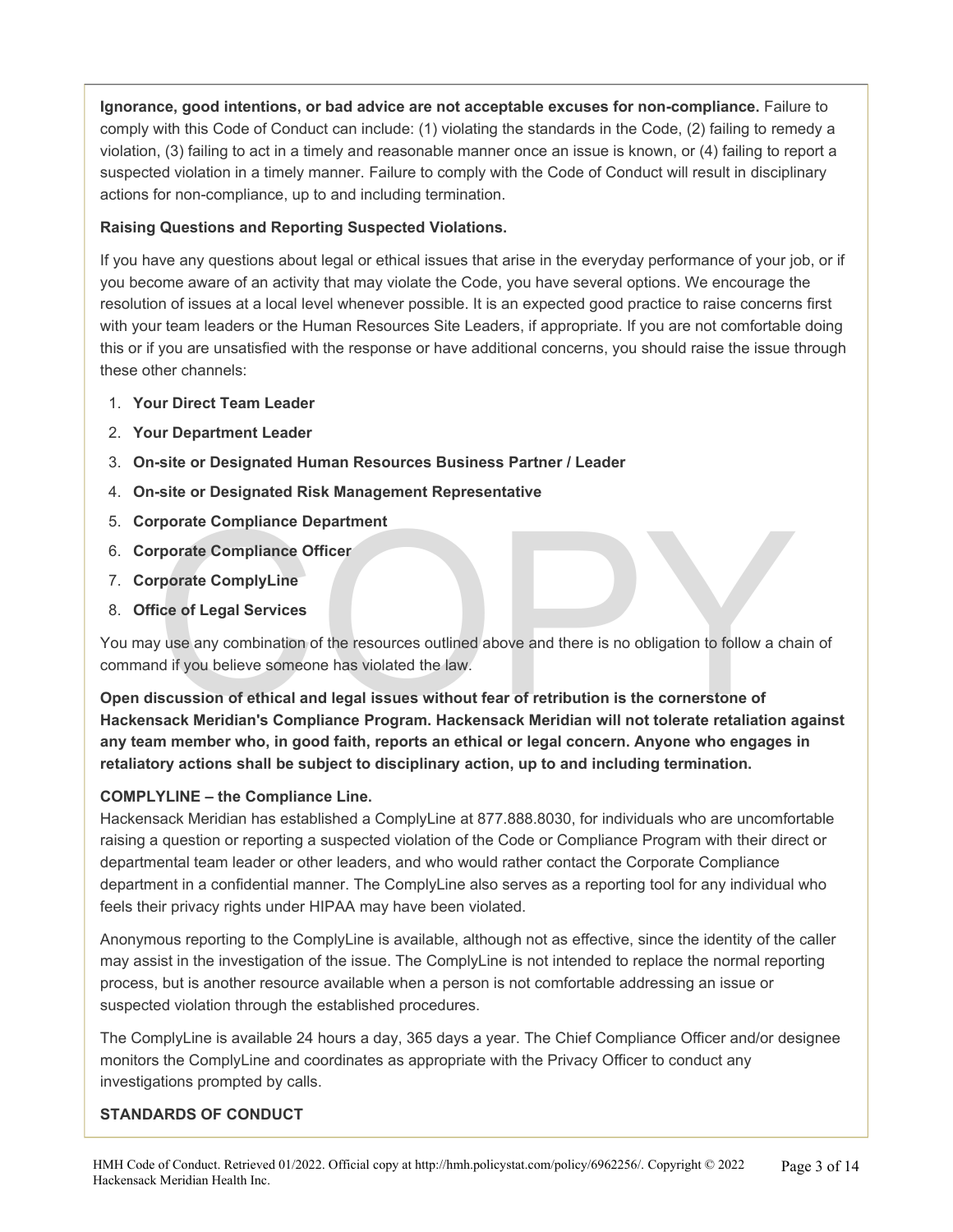#### **Caring for Our Patients.**

# **Each of us at Hackensack Meridian** *Health* **is focused on the protection and care of our patients, and we use the Patient Bill of Rights to guide our behavior toward patients and their families.**

Our number one priority is to provide high quality and safe health care services to all of our patients. The provision of health care services to patients must comply with all federal and state laws, regulations, guidelines and policies. While these laws and regulations may vary depending on the type of service (hospital, nursing home, home health agency, etc.), certain standards of clinical excellence apply to all patient care services to insure we provide safe treatment to all our patients.

# • **Patient Rights.**

The Patient Bill of Rights is provided in the information packets that patients requiring hospital, home care, or nursing home services receive, as well as being available online on our websites. Patient rights practices and policies are emphasized in team member orientation and periodic educational sessions. Hackensack Meridian holds public forums to discuss advance directives and other topics related to patient rights and health information. Patient safety is connected to our efforts to protect the patient at all times.

# • **Medical Care.**

protect the integrity of clinical decision-making, regardless of now Hackensack Meridian completeam members, clinical staff, and licensed independent practitioners. Hackensack Meridian maltinction in admission or treatment Hackensack Meridian bases each patient's plan of care on the assessed needs of the individual patient. We protect the integrity of clinical decision-making, regardless of how Hackensack Meridian compensates its team members, clinical staff, and licensed independent practitioners. Hackensack Meridian makes no distinction in admission or treatment based on race, color, age, religion, national origin, sex, disability, handicap, sexual orientation, gender identity or expression, diagnosis, or any other protected category. Similarly, a patient's ability to pay or source of payment will not be a consideration. We monitor quality indicators to verify our ongoing efforts are always focused on positive care outcomes.

Patients are entitled to receive understandable explanations from their physicians about their medical condition, recommended treatment, expected results, and risks involved and reasonable medical alternatives. Patients are further required to give informed, written consent prior to the start of specified, non-emergency medical procedures or treatments, and have the right to refuse medication and treatment after possible consequences have been explained clearly to them, unless otherwise required by law.

#### • **Personal Needs.**

Patients are entitled to be treated with courtesy, consideration, and respect for their dignity and individuality, to have freedom from physical and mental abuse, and to have physical privacy during medical treatment and personal hygiene functions unless they need assistance.

# • **Patient Freedom of Choice.**

We respect patients' freedom to make informed decisions about their health care. We inform patients of all appropriate alternatives and their benefits and risks, as well as post-discharge provider care options. If Hackensack Meridian is affiliated with a health care facility where needed care could be provided, we disclose the nature of such affiliation.

#### • **Safe Discharges and Transfers.**

We will not transfer or discharge any patient except in accordance with a safe discharge plan. Hackensack Meridian complies with the requirements under the Emergency Medical Treatment and Labor Act (commonly referred to as "EMTALA"), which governs emergency medical treatment and transfers to another facility once a patient's condition has been stabilized. Emergency patients are transferred to another facility only after they have been stabilized and only if they request such a transfer or the clinical services they need are not available at Hackensack Meridian.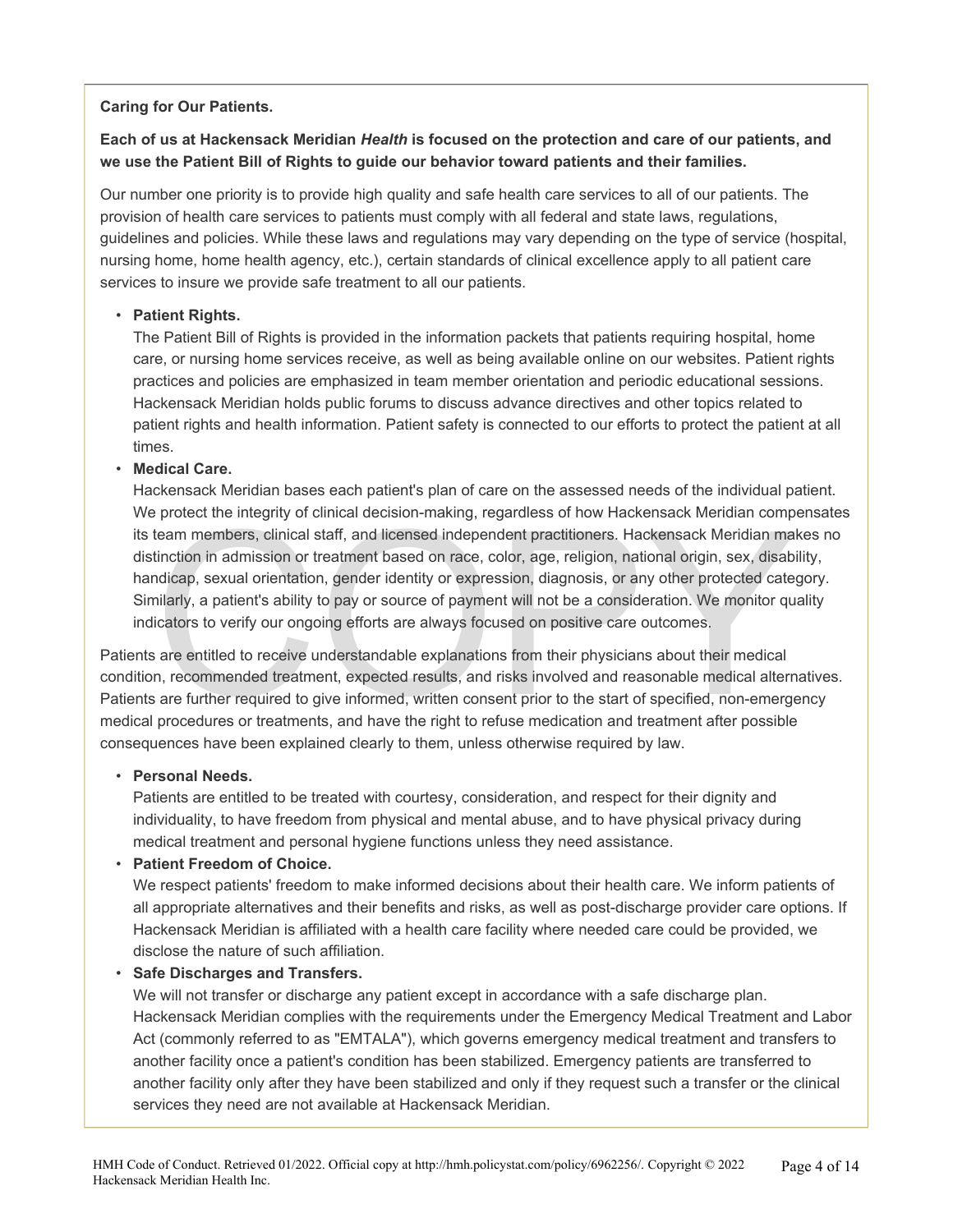#### • **Medical Records.**

We are responsible for accurate and timely documentation of services provided to individuals in our care. We ensure that medical records meet the requirements of medical staff bylaws, accreditation standards and relevant laws and regulations.

Patients are entitled to have prompt access to the information in their medical record as provided for in the Health Insurance Portability and Accountability Act (referred to as "HIPAA"). Other access to the medical record is limited to authorized individuals with a need to access the record as defined in Hackensack Meridian *Health* policy. Patients may obtain, upon request, an electronic copy of their medical record, if their health record is maintained in electronic form.

#### • **Ethical Research.**

Hackensack Meridian is committed to protecting the rights of people who participate in our medical research. Consistent with federal and state laws and regulations, Hackensack Meridian operates an Institutional Review Board ("IRB"), which assures that patients asked to participate in biomedical and behavioral research are provided with sufficient information about clinical research. Information must include the benefits, burdens, and risks of the proposed study, which will enable them to make informed judgments about participation. Refusal to participate or withdrawal from a study will not compromise the quality of care. Physicians, nurses, and other persons associated with Hackensack Meridian may not use Hackensack Meridian facilities, volunteers, staff, or equipment to conduct research without prior written approval of Hackensack Meridian's *Health* and its IRB. Hackensack Meridian's IRB monitors all research activity to ensure relevant policies are followed, including research protocols, privacy, and reporting. As in all financial record keeping, our policy is to submit only true, accurate, and complete costs related to research grants.

#### **Patient Information Security and Confidentiality.**

browal or Hackensack Meridian's *Health* and Its IRB. Hackensack Meridian's IRB monitors all resivity to ensure relevant policies are followed, including research protocols, privacy, and reportin financial record keeping, **Hackensack Meridian** *Health* (HMH) is dedicated to protecting the privacy of our patients by preserving the confidentiality and security of individually identifiable health information, whether or not such information is maintained electronically, in writing, is spoken or in any other medium. Any actual or perceived violation of patient privacy, patient confidentiality or security should be reported to the Director of Privacy.

**In accordance with our appropriate access and privacy policies and procedures, which reflect HIPAA requirements and are available on the Hackensack Meridian Web site, no person of Hackensack Meridian Health has a right to any patient information other than that necessary to perform his or her job.** 

- HMH will use and disclose individually identifiable health information for purposes of treatment, payment, or health care operations in accordance with Federal and State law.
- HMH will provide and have available our Notice of Privacy Practices, which includes descriptions of individual rights with respect to protected health information (such as the right to inspect, copy, amend, or correct their health records) and the anticipated uses and disclosures of this information that may be made without the patient's written authorization. *https://www.hackensackmeridianhealth.org/wpcontent/uploads/2018/08/HMH-Privacy-8.5x11-18-NEWcolor-1.pdf*
- HMH team members and physicians will only view a patient's personal health information on a need to know basis. Whenever using, disclosing, or requesting protected health information, we will use reasonable efforts to limit the amount of individually identifiable information we use, disclose, or request to the minimum necessary to accomplish the purpose for which the use, disclosure or request is made.
- Before sharing any individually identifiable health information with a non-HMH entity or individual, HMH will first verify that such entity or individual is a properly authorized business associate of HMH unless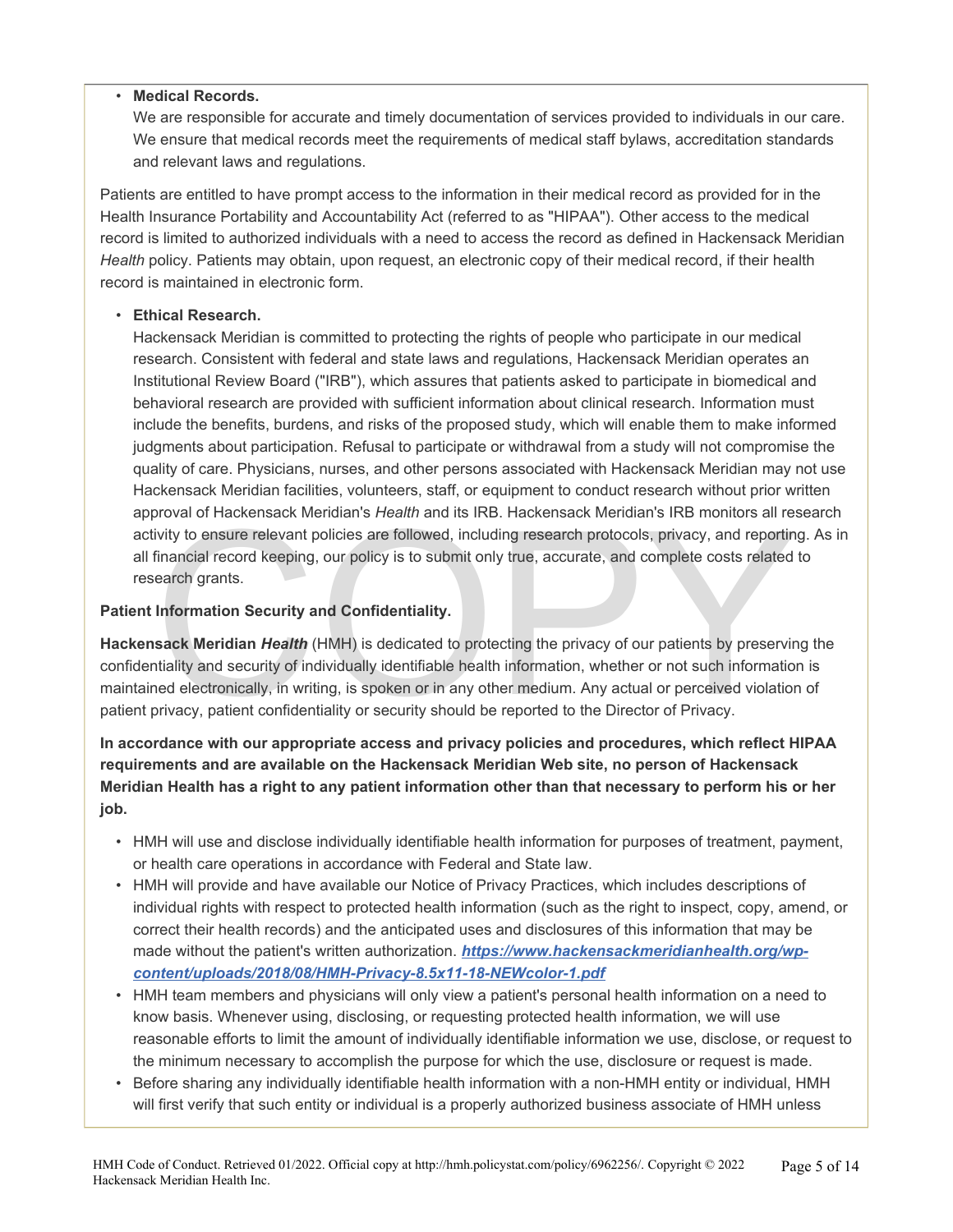otherwise permitted by law.

- To the extent possible, HMH will ensure that our business associates provide us with satisfactory assurance that they will safeguard and keep confidential, our patient's individually identifiable health information.
- When providing information to a directory (such as a patient directory maintained in a hospital) or to the next of kin or other person involved in the care of the patient, reasonable efforts will be made for the patient to be given notice and the opportunity to decline prior to the information being disclosed.
- By law, HMH treats designated patient information, such as mental health notes, substance abuse and HIV/AIDS, with the strictest of confidence and will not release or disclose such information without the patient's prior written consent or by valid court order or as otherwise permitted by law.
- Respecting the privacy rights of HMH patients applies equally when outside a HMH facility or when in a private social setting.
- HMH IT Security has implemented security mechanisms to protect patient information when transmitting electronically.

# **Coding, Billing and Accounting**

# • **Coding and Billing.**

mplicated, Hackensack Meridian has dedicated team members with expertise in such matters. Consider the silling shall be accurate and claims are submitted only for services that are actually rendered adically necessary. Any Hackensack Meridian *Health* will comply with all federal and state laws, regulations, guidelines, and policies relating to coding and billing practices. While such coding and billing requirements are complicated, Hackensack Meridian has dedicated team members with expertise in such matters. Coding and billing shall be accurate and claims are submitted only for services that are actually rendered and medically necessary. Any cost reports filed must accurately reflect costs incurred for furnishing health care services. Hackensack Meridian has developed detailed policies and procedures relating to coding and billing practices, which are contained in **the Patient Accounting Department Policies and Procedures.** If you have responsibilities in coding and billing, you have been provided with special training in these policies and procedures.

All third party agencies who perform billing, claims processing, collection, coding or other related tasks will acknowledge their acceptance and agreement to conduct business in accordance with Hackensack Meridian *Health'*s Compliance Program, as outlined in this Code and the guidelines, furnished by the federal government for Third-Party Medical Billing Companies.

#### • **Accounting.**

We maintain accurate and complete financial records. These records serve as the basis for managing the business; for measuring and fulfilling Hackensack Meridian *Health*'s obligations to patients, team members, vendors, contractors and others; and for compliance with tax and financial reporting requirements. All financial information must be treated confidentially and may be disclosed only to those needing the information for work purposes. Hackensack Meridian has a system of internal controls to insure the organization's ability to record, process, summarize, and report financial data accurately.

#### **Document Retention and Disposal.**

Hackensack Meridian *Health'*s team members generate and receive a substantial volume of documents. Medical and business documents and records are retained in accordance with the law and our record retention policy, which includes comprehensive retention schedules and is available online on the Hackensack Meridian *Health's* Intranet. Medical and business documents include paper documents such as letters and memos, computer-based information such as e-mail or computer files on disk or tape, and any other medium that contains information about the organization or its business activities. It is important to retain and shred/destroy records only according to our policy.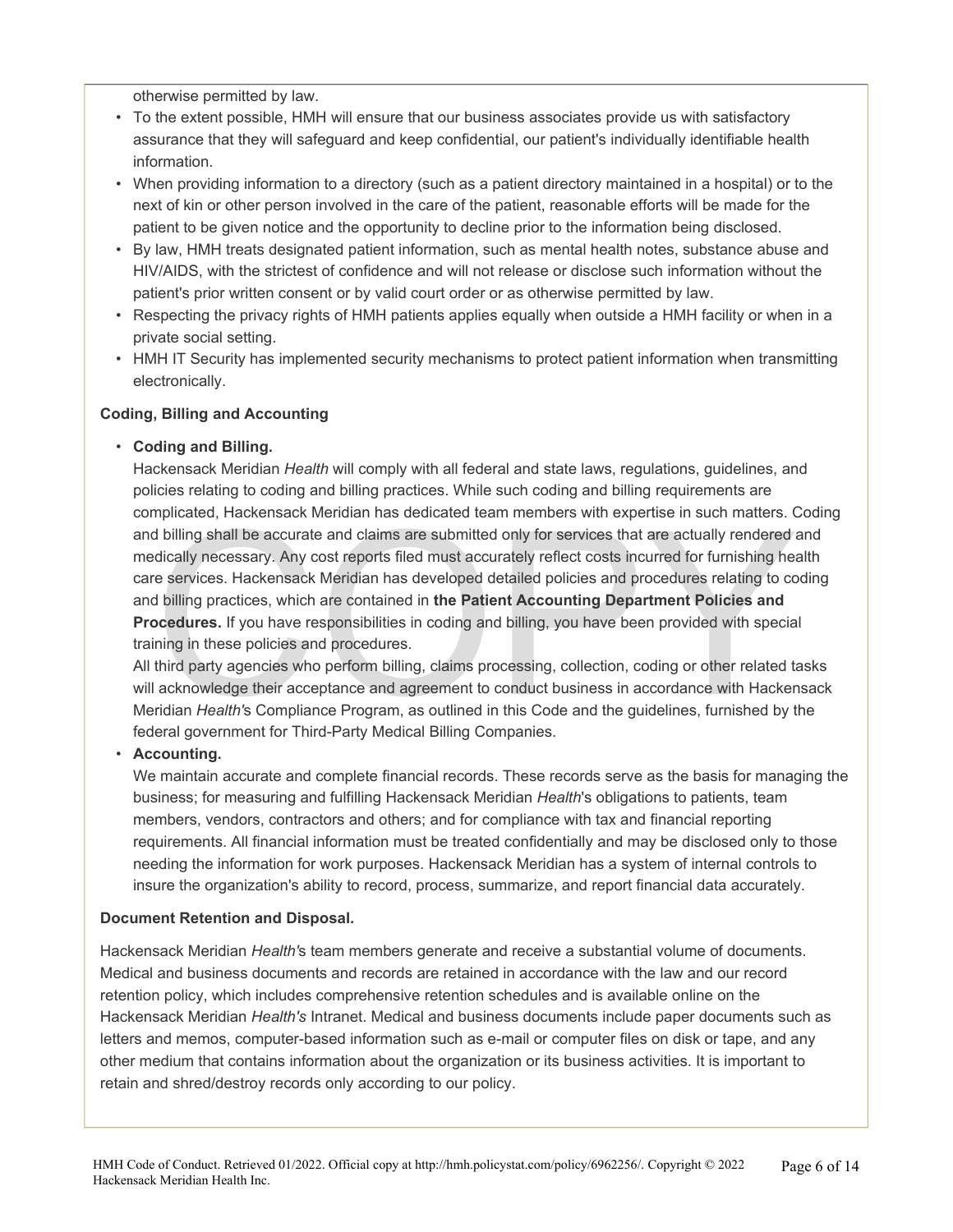#### **Hackensack Meridian** *Health'***s record retention policy ensures that records are:**

- a) retained as required,
- b) stored methodically and economically,
- c) secured for confidentiality, and
- d) destroyed when required.

#### **Regulatory Issues.**

Hackensack Meridian *Health* provides various health care services in different settings that meet appropriate federal, state and local licenses, permits and accreditations. Hackensack Meridian *Health'* is subject to numerous laws, rules and regulations, including access to treatment, consent to treatment, medical record keeping, confidentiality, patient's rights, terminal care decision-making, medical staff membership and clinical privileges, and Medicare and Medicaid regulations.

Hackensack Meridian *Health* is also subject to federal and state labor laws, discrimination laws, consumer protection laws, and general and professional liability laws. Each person of Hackensack Meridian *Health*  should be familiar with the legal and regulatory requirements applicable to his or her role. When in doubt, consult your team leader, the Chief Compliance Officer, or other leaders outlined in this Code.

Additional legal and regulatory requirements can be found on **Hackensack Meridian** *Health's* **Policy Manual**.

# **Three areas in which we must be particularly observant are:**

mual.<br> **Antitrust.**<br> **Antitrust laws are designed to promote fair competition in the marketplace. All Hackensack Meridia<br>** *Health* **activities must comply with applicable antitrust and similar laws. Examples of conduct proh** Antitrust laws are designed to promote fair competition in the marketplace. All Hackensack Meridian *Health* activities must comply with applicable antitrust and similar laws. Examples of conduct prohibited by these laws include:

(1) sharing strategic, marketing information or pricing of Hackensack Meridian *Health* services with a competing health care system or provider;

(2) agreeing with other providers not to do business with a payor or supplier;

(3) disclosing terms of vendor contracts to a competing health care system or provider. Individuals are expected to seek advice from Hackensack Meridian *Health*'s Office of Legal Services when concerned that a business decision involves the risk of a violation of antitrust laws or when a competitor suggests that Hackensack Meridian *Health* participate in a questionable activity.

#### • **Tax-Exempt Status.**

Hackensack Meridian *Health* and many of its affiliates are organized as not-for-profit corporations, and are exempt from state and federal taxation as charitable institutions. As not-for-profit entities, Hackensack Meridian *Health* and these affiliates have a legal and ethical obligation to only engage in activities to further charitable purposes, and to use resources in a manner, which furthers the public good, not the private or personal interest of any individual. Consequently, Hackensack Meridian *Health* `and these affiliates will only enter into compensation arrangements for services, which reflect fair market value, will avoid other payment or compensation arrangements, which may be construed as creating private benefit, will accurately report payments to appropriate taxing authorities, and will file all tax and information returns in a manner consistent with applicable laws.

Additionally, laws governing tax-exempt organizations prohibit certain lobbying and political activity by Hackensack Meridian *Health*. Therefore, Hackensack Meridian *Health* does not make campaign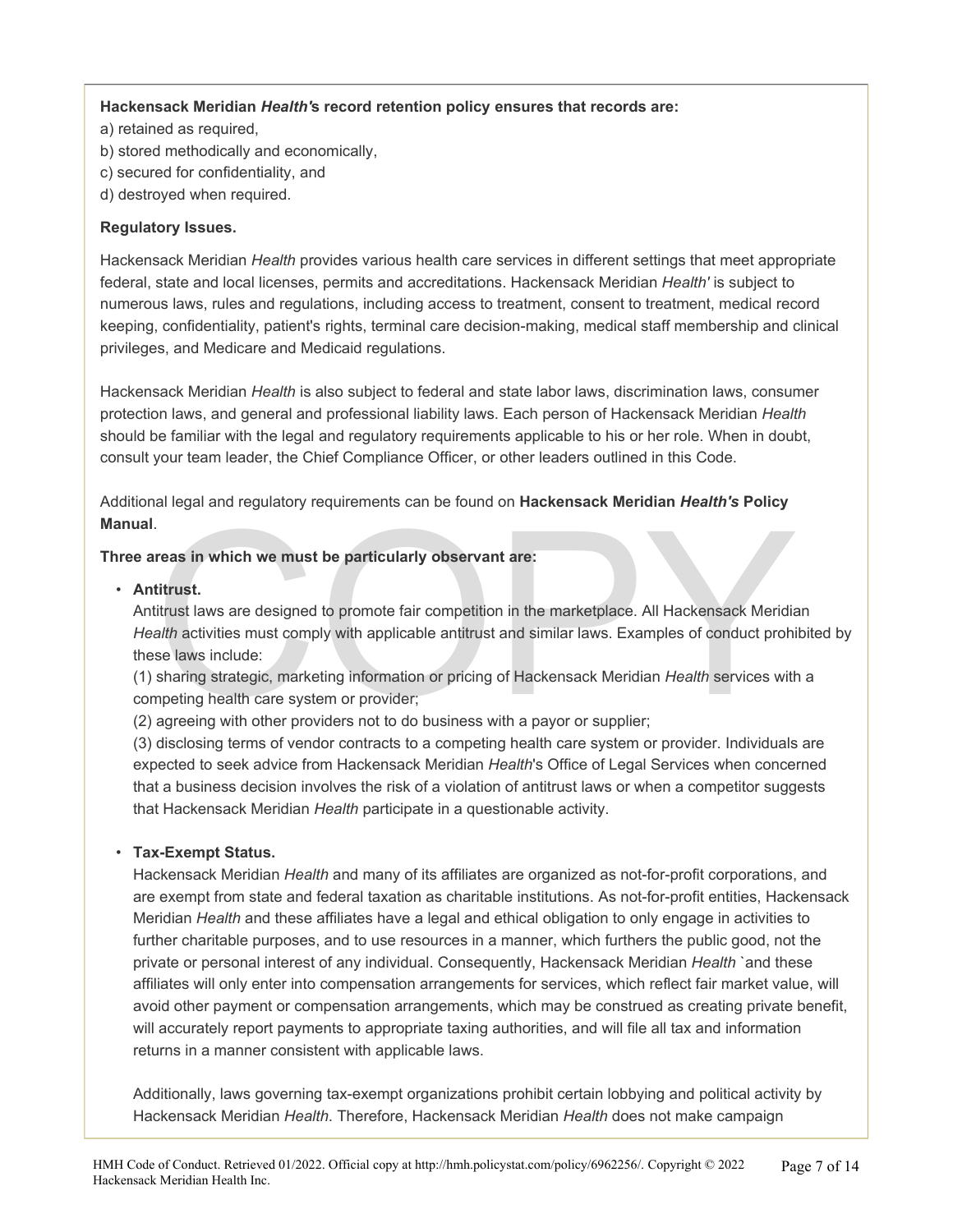contributions or endorse political candidates. Hackensack Meridian *Health* resources are not used to support or oppose political candidates. Individuals may personally participate in and contribute their own funds to political organizations or campaigns, provided it is clear that they are not acting as an agent or on behalf of Hackensack Meridian *Health*.

#### • **Environmental.**

It is Hackensack Meridian *Health*'s policy to comply with all environmental laws and regulations relating to its business, and to operate Hackensack Meridian *Health*'s business in a manner that protects the environment and conserves natural resources. All hazardous and biohazardous wastes (including medical waste) must be handled, stored, and disposed of in accordance with applicable laws, regulations, and Hackensack Meridian *Health*'s policies. All Hackensack Meridian *Health* team members should immediately alert supervisors to any situation regarding the discharge of hazardous substance, improper disposal of a hazardous substance, improper disposal of medical waste, or any situation, which may be potentially damaging to the environment.

# **Detecting and Preventing Fraud and Abuse.**

Health care compliance programs have been established in part to prevent, detect, and correct fraud and abuse in patient services billing.

- **Fraud** means intentionally misrepresenting facts, knowing that the deception could result in some unauthorized benefit – usually payment from a health care program such as Medicare, Medicaid or a private insurer.
- **Abuse** involves actions that are inconsistent with accepted sound medical, business, or fiscal practices. Abuse directly or indirectly results in unnecessary costs or improper payments.
- authorized benefit usually payment from a health care program such as Medicare, Medicaid of vate insurer.<br> **use** involves actions that are inconsistent with accepted sound medical, business, or fiscal practive involves a • **Audit Services.** Audit Services' function is to review key activities to insure they are effective, with internal controls in place to prevent fraud or abuse, and to support management, staff, and the Board of Trustees in identifying and controlling risk to the Network and its assets.

# **Payments and Gifts to or from Referral Sources.**

Federal laws impose substantial criminal and/or civil penalties on entities and individuals who solicit or accept anything of value from a referral source (physician, nursing home, home health agency, durable medical equipment company, laboratory, or any other party that can submit claims for items or services to a governmental health program) in exchange for the purchase, lease, or referral of services or items, which could be paid for by the Medicare or Medicaid programs. These laws are designed to detect and punish fraud and abuse in the delivery of and payment for health care services. Any offers of payment (in cash or in kind) or gifts to a referral source or the acceptance of payment or gifts by a team member or agent of Hackensack Meridian from a referral source are prohibited.

Given these federal laws, and similar state laws prohibiting payments for referrals, the following guidelines apply to any arrangement with a referral source:

- Before entering into any arrangement or agreement with a physician or other referral source, the terms must be in writing and be approved by Hackensack Meridian *Health*'s Office of Legal Services. Examples of such arrangements include leasing of space or equipment, recruiting personnel, obtaining loans, consulting or other professional services, purchasing supplies or equipment, etc.
- Do not accept free goods or services, discounts, rebates, or allowances from vendors without prior approval of Purchasing, which will evaluate whether such activities are permitted under applicable laws and regulations. When appropriate, Materials Management will consult with the Office of Legal Services. Hackensack Meridian *Health*'s affiliated companies not utilizing the Materials Management services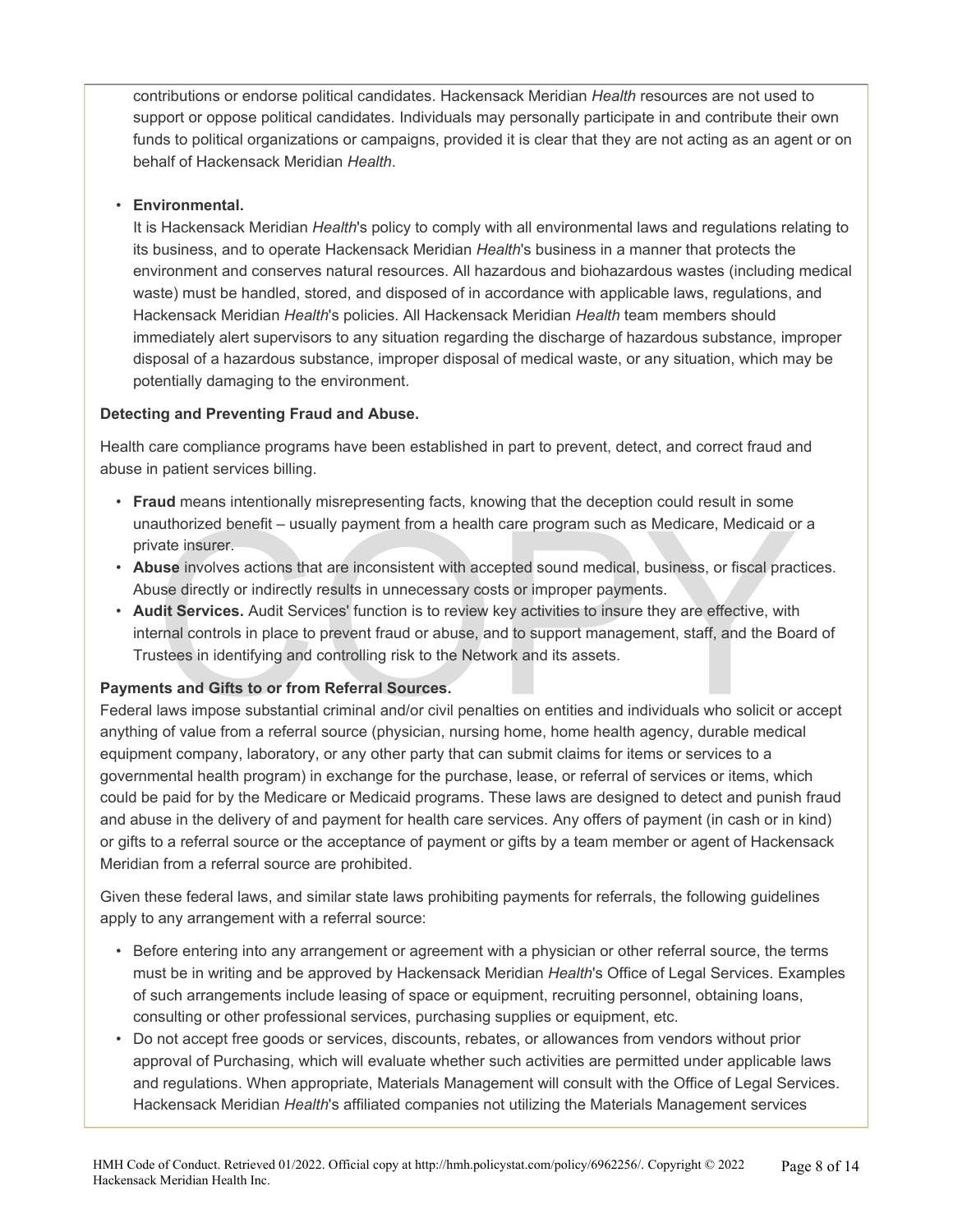should have their supervisor review any activities pertinent to this provision for compliance. Any rebates from vendors must be accurately reflected in the provider's cost report.

• Consult the Office of Legal Services if you have any questions about what is proper or improper conduct in this area.

#### **Conflicts of Interest.**

A conflict of interest may occur if a Hackensack Meridian *Health* team members' outside activities, personal financial interests, or other personal interests influence or appear to influence his or her ability to make objective decisions in the course of the team member's job responsibilities. Hackensack Meridian *Health* has adopted a conflict of interest policy to ensure that all decisions made by Hackensack Meridian are made solely to promote the best interests of Hackensack Meridian *Health* without regard to the benefit to an individual (or that individual's family) involved in the decision-making process. Information obtained because of your relationship with Hackensack Meridian *Health* must never be used for personal benefit or profit. This policy applies to trustees, officers, team members, vendors, contractors, volunteers, medical staff members and residents.

All individuals are expected to conduct their activities to avoid actual conflicts of interest or even the appearance of impropriety. Even the appearance of a conflict between personal gain and the interest of Hackensack Meridian erodes the trust and confidence upon which Hackensack Meridian *Health*'s reputation rests. Personal interests should never conflict with, or appear to conflict with, the interests of Hackensack Meridian *Health*.

# **A conflict may exist if an individual, or a member of his/her family:**

- Has an ownership or investment interest in any firm or vendor doing business (or seeking to do business) with Hackensack Meridian Health.
- n Health.<br>
Ict may exist if an individual, or a member of his/her family:<br>
See an ownership or investment interest in any firm or vendor doing business (or seeking to do bu<br>
In Hackensack Meridian Health.<br>
Individuals comp • Receives compensation from a person, firm, or vendor, which does business (or seeks to do business) or competes with Hackensack Meridian Health.
- Has an ownership interest or holds a fiduciary position (director, trustee, or officer) in any business that competes with Hackensack Meridian Health.

Use common sense when evaluating a particular situation. If you have questions or doubts, ask a leader in the Compliance department or the Chief Compliance Officer. They will determine whether the situation involves an actual conflict of interest or appearance of impropriety. The failure to disclose an actual or perceived conflict of interest may result in disciplinary action, up to and including termination.

#### **Gifts and Business Courtesies from Non-Referral Sources.**

NOTE: This section does not apply to payments, gifts, or business courtesies from referral sources. See **Payments and Gifts to or from Referral Sources** for Hackensack Meridian's policy on those situations.

The acceptance of gifts or business courtesies must never compromise the best interests of Hackensack Meridian. Even the appearance of impropriety is to be avoided. The following guidelines should be used when deciding whether to accept a gift or business courtesy from a non-referral source:

- Cash gifts or gift cards are strictly prohibited from any source outside the Hackensack Meridian Health (patient, vendor, contractor, etc.)
- Team members shall not solicit gifts or business courtesies of any kind from patients and their families, visitors, vendors, suppliers, contractors or other persons.
- Team members may accept gifts (but never cash or gift certificates) of a nominal value from patients and their families or visitors as a show of their appreciation. If a patient and/or their family or visitor would like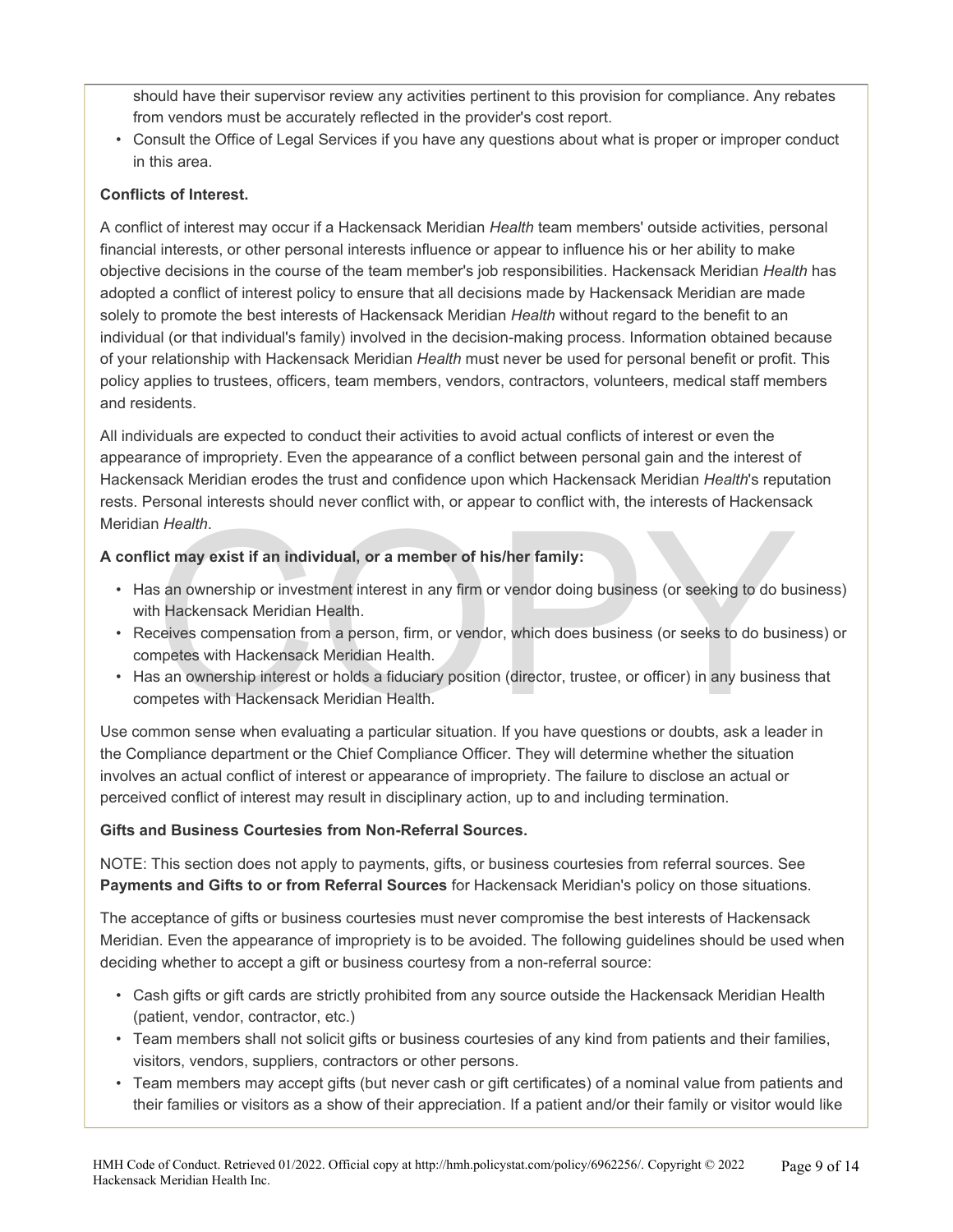to make a monetary gift or donation, he/she should be referred to the appropriate Hackensack Meridian *Health* foundation using cards available for this purpose.

- Gifts or business courtesies (including services, meals or entertainment), regardless of their value, should never be accepted if they will or will even appear to affect or influence decision-making by the person receiving the gift or business courtesy. Hackensack Meridian Health has not attempted to define acceptable gifts by reference to a dollar amount. Depending on the situation, a gift or a business courtesy with even a value of \$25.00 can be problematic.
- If you have any doubt or concern about a specific gift or business courtesy, see our Corporate Compliance department.
- Do not offer or give anything of value with the expectation of influencing the judgment or decision-making process of any purchaser, supplier, customer, or government official.
- Visits sponsored by prospective or current vendors to inspect equipment or services for possible Hackensack Meridian use or to attend training events should be approved by the appropriate Hackensack Meridian administrator in advance, as per policy
- Holiday gifts sent to your department or unit that are not otherwise prohibited by this policy (usually perishable items or flowers) should be shared with all members of the department.
- Acceptance of any gift should be reported to your supervisor and where appropriate, noted as part of the annual Conflict of Interest Disclosure.

# **Human Resources.**

sack Meridian *Health* extends equal employment opportunities and freedom from discrimination<br>nent to all individuals regardless of sex, race, age, religious beliefs, marital status, citizenship st<br>prientation, national or Hackensack Meridian *Health* extends equal employment opportunities and freedom from discrimination and harassment to all individuals regardless of sex, race, age, religious beliefs, marital status, citizenship status, sexual orientation, national origin, disability, and any other protected category. In determining suitability for employment, promotions, transfers, demotions, and wages, Hackensack Meridian *Health*'s decisions are based on merit. Hackensack Meridian *Health* Human Resources policies outline the disciplinary consequences for violations of the standards expected of all team members.

Hackensack Meridian *Health* expects team members to treat co-workers, patients, vendors, contractors, and visitors with respect and courtesy. Hackensack Meridian *Health* will not tolerate discrimination or harassment including but not limited to unwelcome sexual advances or other verbal, non-verbal, or physical conduct of a sexual nature.

Team member involvement with drugs and alcohol can adversely affect job performance and team member morale, jeopardize patient and team member safety, and undermine the public's confidence and Hackensack Meridian *Health*'s reputation. It is therefore the intent of Hackensack Meridian *Health* to establish and maintain a safe workplace and a healthy and efficient workforce free from the effects of drug and alcohol abuse. Violations will result in appropriate disciplinary action, up to and including termination, in accordance with Hackensack Meridian *Health* policies and procedures regarding Substance Abuse and Fitness for Duty. **For additional guidance, team members should refer to the appropriate Human Resource policies available online.** 

If you have concerns regarding possible violations of these policies, you should contact your immediate or departmental team leader, Human Resources representative, a leader in the Compliance department, or the Chief Compliance Officer. General questions relating to Human Resources policies or issues should be directed to your designated Human Resources representative.

#### **TEAM MEMBER TRAINING.**

#### **Environment of Safety.**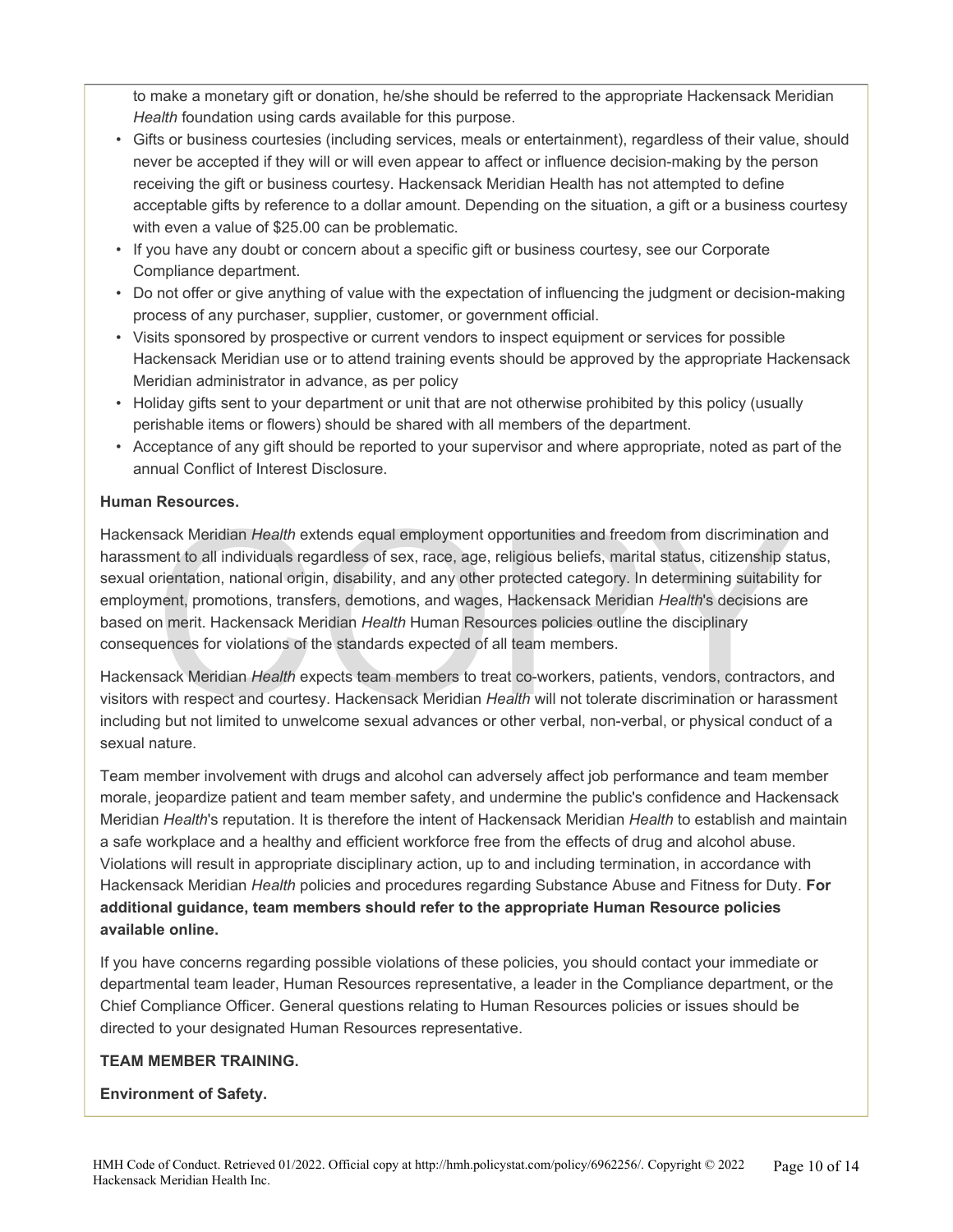All Hackensack Meridian *Health* facilities comply with government regulations and rules, Hackensack Meridian *Health* policies, and required facility practices to promote the protection of workplace health and safety for our patients, team members, vendors, contractors, and visitors. Team members, students, health care practitioners, vendors, and contractors are screened prior to access to our facilities to determine if they have been convicted of any crimes, which might compromise the environment of safety Hackensack Meridian *Health* is committed to maintaining. Hackensack Meridian *Health* has established a ONELink system available on the Hackensack Meridian *Health* Intranet that provides all team members the ability to identify and quickly report for correction any situation, which presents a potential hazard to our patients, visitors, team members, vendors or contractors.

#### **Electronic Media.**

#### **Software Copyright Infringement.**

Hackensack Meridian *Health* licenses the use of computer software from a variety of outside vendors. Unauthorized copying of software programs could expose you and Hackensack Meridian *Health* to litigation and result in damage claims from software vendors. Never copy copyrighted software for personal or business use if such reproduction is not permitted by written license agreement.

#### **Communication System.**

telephones, text messages and voice mail are the property of Hackensack Meridian *Health* and<br>primarily for business purposes in accordance with electronic communications policies and<br>ds. Users of computer and telephonic s All communications systems, including but not limited to electronic mail, Intranet, Internet or social media access, telephones, text messages and voice mail are the property of Hackensack Meridian *Health* and are to be used primarily for business purposes in accordance with electronic communications policies and standards. Users of computer and telephonic systems should presume no expectation of privacy in anything they create, store, send, or receive on the computer and telephonic systems, and Hackensack Meridian *Health* reserves the right to monitor and/or access communications usage and content consistent with Hackensack Meridian *Health* policies and procedures. Violation of these standards may result in removal from the Hackensack Meridian *Health* network and other disciplinary action up to and including termination. **You are NOT permitted to share or divulge your username and/or password with another person.** 

#### **Social Media.**

Posting information on a social media site should not include any confidential or specific information on, patients, residents, co-workers or projects you are working on. Posting of any confidential patient or business information is against Hackensack Meridian's privacy and security policies and may result in disciplinary action, up to and including termination.

#### **Copyrights.**

Hackensack Meridian *Health* team members, vendors, and contractors may only use copyrighted materials as allowed by the organization's policy on such matters. Hackensack Meridian Health team members, vendors, and contractors may not use the name, logo or other service marks of Hackensack Meridian *Health* or any of its subsidiaries or affiliates without the authorization of the Chief Marketing Officer or designee.

Hackensack Meridian *Health* has instituted a training program for all team members to facilitate their understanding of their accountability and responsibility in Hackensack Meridian's Corporate Compliance Program.

Training is required for all new team members. All existing team members will receive supplemental training at least once a year. Training will review the Compliance and Privacy Programs and Code of Conduct and any changes in Compliance Program or Privacy/Data Security policies and procedures.

Hackensack Meridian *Health* may hold additional training as the need arises to address changes in the Compliance Program, in federal or state laws, or any issues of interest.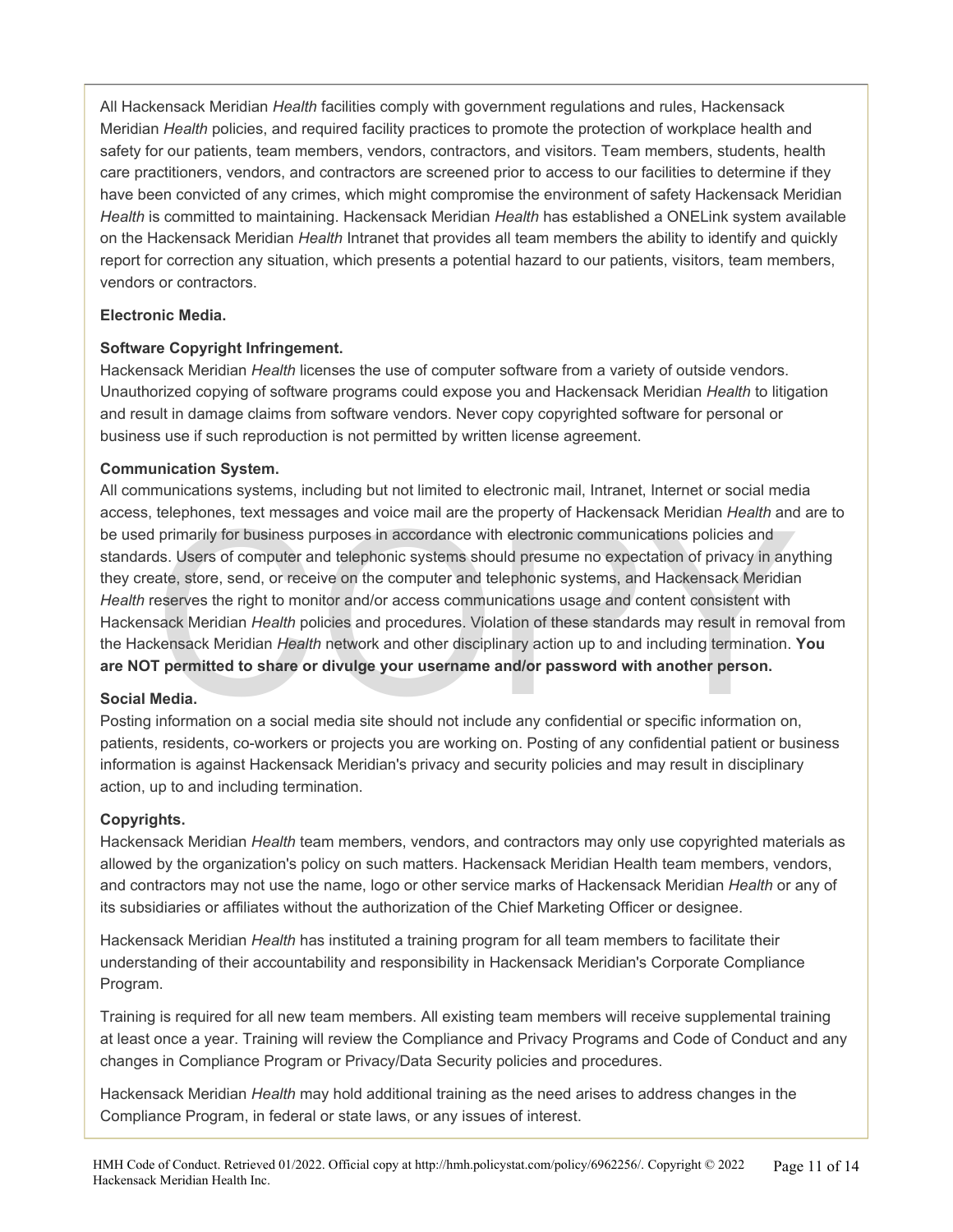#### **MONITORING, REPORTING AND ENFORCEMENT.**

#### **Raising Questions or Concerns and Your Confidentiality**

If you have any questions about legal or ethical issues that arise in the everyday performance of your job relationship with Hackensack Meridian, or if you become aware of an activity that may violate the Code or the Compliance Program, you have several sources to turn to for help. We encourage the resolution of issues at a local level whenever possible. If this is uncomfortable or if you are unsatisfied with the response or have additional concerns, you should continue to raise the issue through the channels previously described in the Code.

**Open discussion of ethical, regulatory and legal issues without fear of retribution is the cornerstone of Hackensack Meridian** *Health's* **Compliance Program. Hackensack Meridian** *Health* **will not tolerate retaliation against any individual who, in good faith, reports an ethical or legal concern. Any person who engages in a retaliatory action against a person who expresses a compliance concern shall be subject to disciplinary action, up to and including termination, as described in the non-retaliation policy on the Hackensack Meridian** *Health* **Intranet.** 

#### **Government Investigations.**

kensack Meridian *Health's* policy to cooperate with reasonable requests from any government<br>concerning our operations. The fact that a law enforcement agent requests information from ou<br>ation, a team member, or physician It is Hackensack Meridian *Health's* policy to cooperate with reasonable requests from any governmental agency concerning our operations. The fact that a law enforcement agent requests information from our organization, a team member, or physician does not mean a law has been violated. If a law enforcement agent contacts a team member during working hours, the team member should immediately contact the Chief Compliance Officer or department staff, Sr. Vice President of Risk Management or Office of Legal Services, before responding.

# **Do not release documents to law enforcement agents unless the Office of Legal Services has approved the release of the documents. Remember, team members:**

- (1) have the right to speak or decline to speak, as all such conversation is voluntary;
- (2) have the right to speak to an attorney before deciding to be interviewed; and
- (3) can insist that an attorney be present if they agree to be interviewed. Hackensack Meridian *Health's* Office of Legal Services is available to provide assistance in these situations.

#### **APPLICATION OF CODE OF CONDUCT**

Hackensack Meridian expects each person to whom this Code of Conduct applies to abide by its standards. Hackensack Meridian *Health* will not tolerate retaliation in any form against any individual who brings suspected violations to the attention of management, the Corporate Compliance Office or the Corporate Compliance Officer. Anyone who feels he or she has been retaliated against should immediately contact the Corporate Compliance Officer or the Office of Legal Services.

Failure to abide by this Code of Conduct, or the policies and procedures referenced by the Code of Conduct, may lead to disciplinary action. In investigating alleged violations, Hackensack Meridian *Health* will weigh relevant facts and circumstances, including the extent to which the behavior was contrary to the Code of Conduct, the seriousness of the behavior, the individual's history with the organization and other relevant factors. Discipline for failure to abide by the Code of Conduct may range from verbal warning to termination. In the case of medical staff members, disciplinary action may include contract termination (where applicable) or referral to the Medical Staff for action following the Medical Staff Bylaws.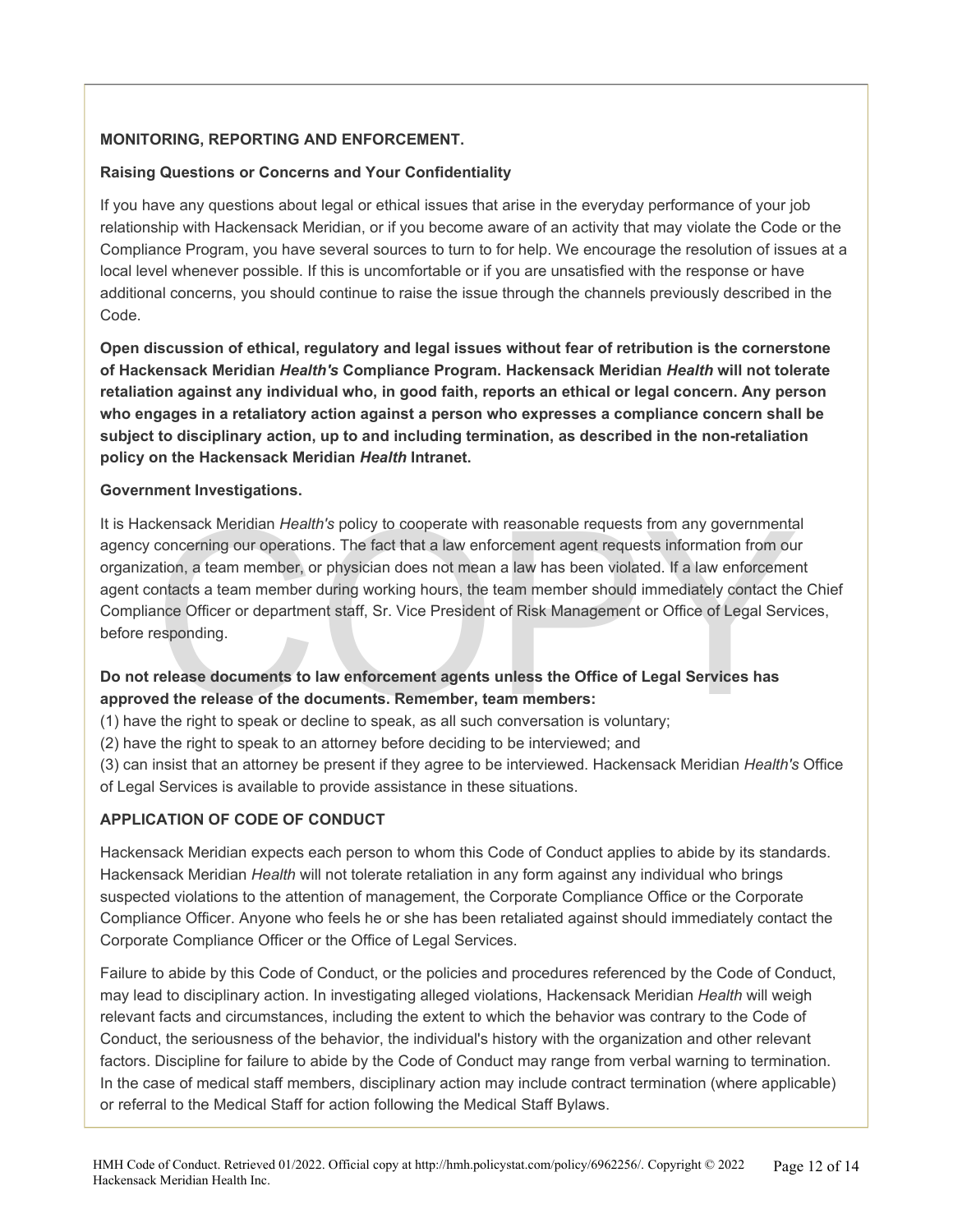#### **TEAM MEMBER COMPLIANCE ACKNOWLEDGEMENT**

Hackensack Meridian *Health* has established a Code of Conduct that sets forth its standards of business and professional conduct, its ethical values, and its commitment to compliance with all applicable laws and regulations. All team members, vendors and contractors are expected to be familiar with the Code of Conduct and to fulfill the duties and responsibilities set forth in the Code. Acceptance and compliance with the Code of Conduct is an affirmative obligation and condition of employment with Hackensack Meridian. Failure to abide by the Code of Conduct, or violations of its terms, may lead to disciplinary action, including termination.

**Please fill in the acknowledgement form. Your signature indicates full understanding of Hackensack Meridian** *Health's* **Code of Conduct as outlined in this publication, and your willingness to comply with its policies, goals, and objectives. Should you have any questions, please address them at this time, and feel free to contact Hackensack Meridian** *Health's* **Chief Compliance Officer. Follow-up discussions on the Code with your team leader are recommended.** 

# **CODE OF CONDUCT - ACKNOWLEDGEMENT FORM**

I certify that I have received Hackensack Meridian *Health*'s Code of Conduct and understand it represents policies of the organization.

| Signature _____                                                            |                                            |             |  |  |
|----------------------------------------------------------------------------|--------------------------------------------|-------------|--|--|
| <b>Printed Name</b>                                                        |                                            |             |  |  |
| Position                                                                   |                                            |             |  |  |
| Date _____                                                                 |                                            |             |  |  |
| Facility __                                                                |                                            |             |  |  |
| Please return to: Hackensack Meridian Health's Corporate Compliance Office |                                            |             |  |  |
| <b>Attachments</b>                                                         |                                            |             |  |  |
| No Attachments                                                             |                                            |             |  |  |
| <b>Approval Signatures</b>                                                 |                                            |             |  |  |
| <b>Step Description</b>                                                    | <b>Approver</b>                            | <b>Date</b> |  |  |
|                                                                            | Thomas Flynn: SVP Chief Compliance Officer | 09/2019     |  |  |
|                                                                            | Daniel McManus: Compliance Officer North   | 09/2019     |  |  |
|                                                                            |                                            |             |  |  |
| <b>Applicability</b>                                                       |                                            |             |  |  |

Bayshore Medical Center, Carrier Clinic, HMH Nursing & Rehabilitation, Hackensack Meridian Health Inc., Hackensack University Medical Center, Home Health and Hospice, JFK Medical Center, JFK Medical Center